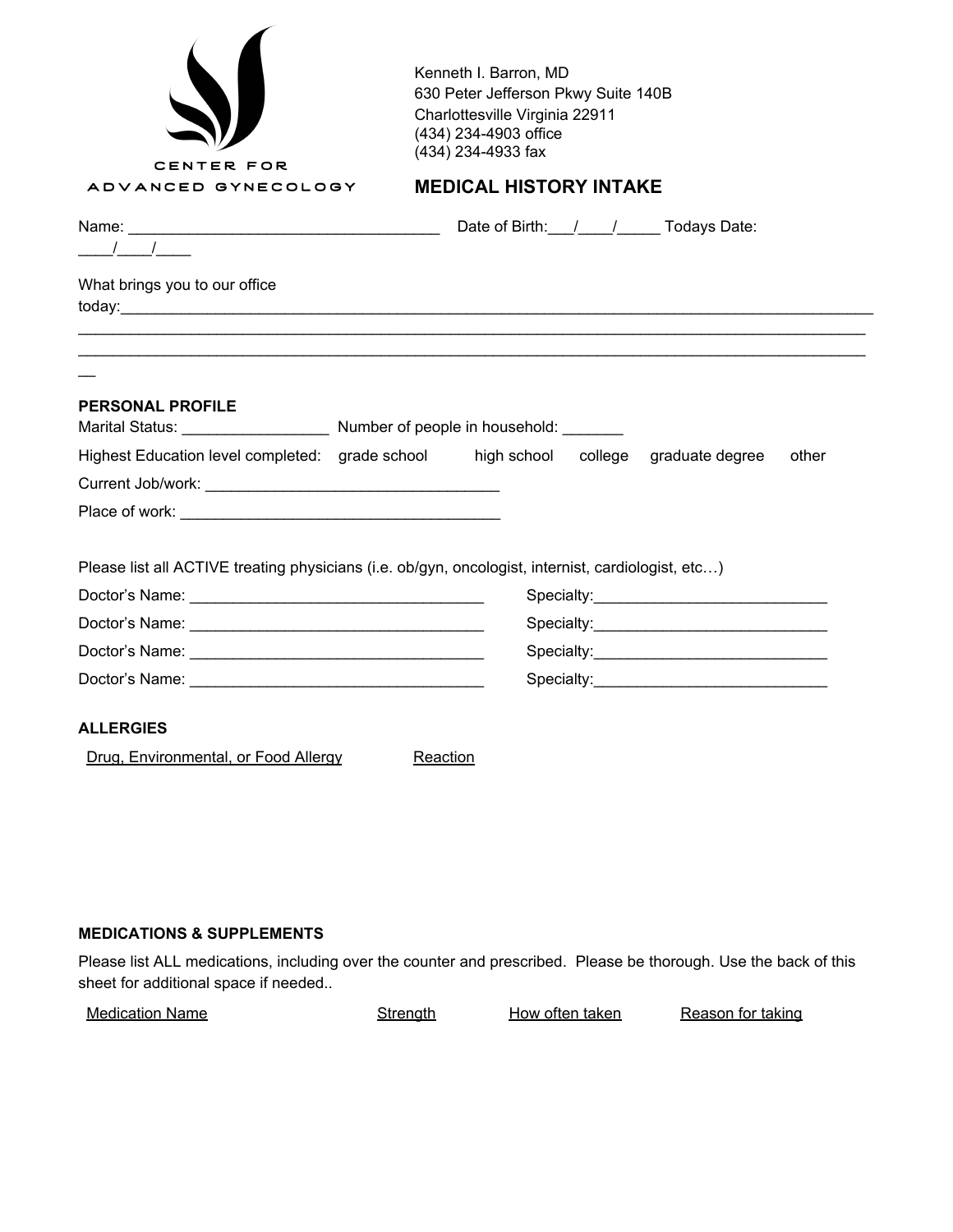## Last Name\_\_\_\_\_\_\_\_\_\_\_\_\_\_\_\_\_\_ **CENTER FOR ADVANCED GYNECOLOGY**

### **OBSTETRICAL HISTORY**

| # _______ Pregnancy                                                  | Where there any complications during pregnancy, labor, delivery,<br>or postpartum?                                                                                                                                                                                                                                                                                                                                                          |
|----------------------------------------------------------------------|---------------------------------------------------------------------------------------------------------------------------------------------------------------------------------------------------------------------------------------------------------------------------------------------------------------------------------------------------------------------------------------------------------------------------------------------|
| $\#$ Full term (37+ weeks)                                           | (please circle all that apply)                                                                                                                                                                                                                                                                                                                                                                                                              |
| # Premature                                                          | C- Section (#______) Vacuum Forceps Episiotomy                                                                                                                                                                                                                                                                                                                                                                                              |
| # ______ Miscarriage                                                 | 3rd or 4th degree tear Heavy bleeding after delivery                                                                                                                                                                                                                                                                                                                                                                                        |
| # Abortion                                                           |                                                                                                                                                                                                                                                                                                                                                                                                                                             |
| # Living children                                                    |                                                                                                                                                                                                                                                                                                                                                                                                                                             |
| <b>GYN HISTORY</b>                                                   |                                                                                                                                                                                                                                                                                                                                                                                                                                             |
| How old were you when your menses started?                           |                                                                                                                                                                                                                                                                                                                                                                                                                                             |
| Are you still having menstrual periods? Yes                          | No                                                                                                                                                                                                                                                                                                                                                                                                                                          |
| Answer the following only if you are still having menstrual periods. |                                                                                                                                                                                                                                                                                                                                                                                                                                             |
|                                                                      |                                                                                                                                                                                                                                                                                                                                                                                                                                             |
| How many days between your periods? _____________                    |                                                                                                                                                                                                                                                                                                                                                                                                                                             |
|                                                                      |                                                                                                                                                                                                                                                                                                                                                                                                                                             |
| Periods are: Light                                                   | Moderate Heavy Bleed through protection                                                                                                                                                                                                                                                                                                                                                                                                     |
| Are your periods regular?<br>Yes                                     | No                                                                                                                                                                                                                                                                                                                                                                                                                                          |
| Do you have any pain with periods? Yes                               | No                                                                                                                                                                                                                                                                                                                                                                                                                                          |
|                                                                      | If yes when does pain start? With Start of Flow #___ days before flow                                                                                                                                                                                                                                                                                                                                                                       |
|                                                                      | When was your last pap smear/HPV testing? $\underline{\qquad \qquad}/\qquad \qquad$ Was it Normal? Yes<br>No                                                                                                                                                                                                                                                                                                                                |
| Have you ever had an abnormal pap? Yes                               | <b>No</b>                                                                                                                                                                                                                                                                                                                                                                                                                                   |
|                                                                      | If yes, when? $\frac{1}{\frac{1}{2} \cdot \frac{1}{2} \cdot \frac{1}{2} \cdot \frac{1}{2} \cdot \frac{1}{2} \cdot \frac{1}{2} \cdot \frac{1}{2} \cdot \frac{1}{2} \cdot \frac{1}{2} \cdot \frac{1}{2} \cdot \frac{1}{2} \cdot \frac{1}{2} \cdot \frac{1}{2} \cdot \frac{1}{2} \cdot \frac{1}{2} \cdot \frac{1}{2} \cdot \frac{1}{2} \cdot \frac{1}{2} \cdot \frac{1}{2} \cdot \frac{1}{2} \cdot \frac{1}{2} \cdot \frac{1}{2} \cdot \frac{$ |
| Have you ever had the following:                                     |                                                                                                                                                                                                                                                                                                                                                                                                                                             |
| $\Box$ Colposcopy - Date:                                            | □ LEEP - Date: _________                                                                                                                                                                                                                                                                                                                                                                                                                    |
| □ Cryosurgery (Freezing) - Date: ________                            | □ Other - Date: _________                                                                                                                                                                                                                                                                                                                                                                                                                   |
| Did you have the full course of HPV Vaccine? Yes                     | No.                                                                                                                                                                                                                                                                                                                                                                                                                                         |
| Do you prefer:<br>men<br>women                                       | both<br>neither                                                                                                                                                                                                                                                                                                                                                                                                                             |
| Have you ever had: (Please circle all that apply)                    |                                                                                                                                                                                                                                                                                                                                                                                                                                             |
| trichomonas<br>genital herpes chlamydia                              | pelvic inflammatory disease (PID)<br>gonorrhea                                                                                                                                                                                                                                                                                                                                                                                              |
|                                                                      |                                                                                                                                                                                                                                                                                                                                                                                                                                             |
| If you have had a mammogram, when was the last? $\frac{1}{\sqrt{2}}$ | result:<br>normal<br>abnormal                                                                                                                                                                                                                                                                                                                                                                                                               |
| Do you currently or in the past have you had:                        |                                                                                                                                                                                                                                                                                                                                                                                                                                             |
| Endometriosis<br>Yes<br>No                                           |                                                                                                                                                                                                                                                                                                                                                                                                                                             |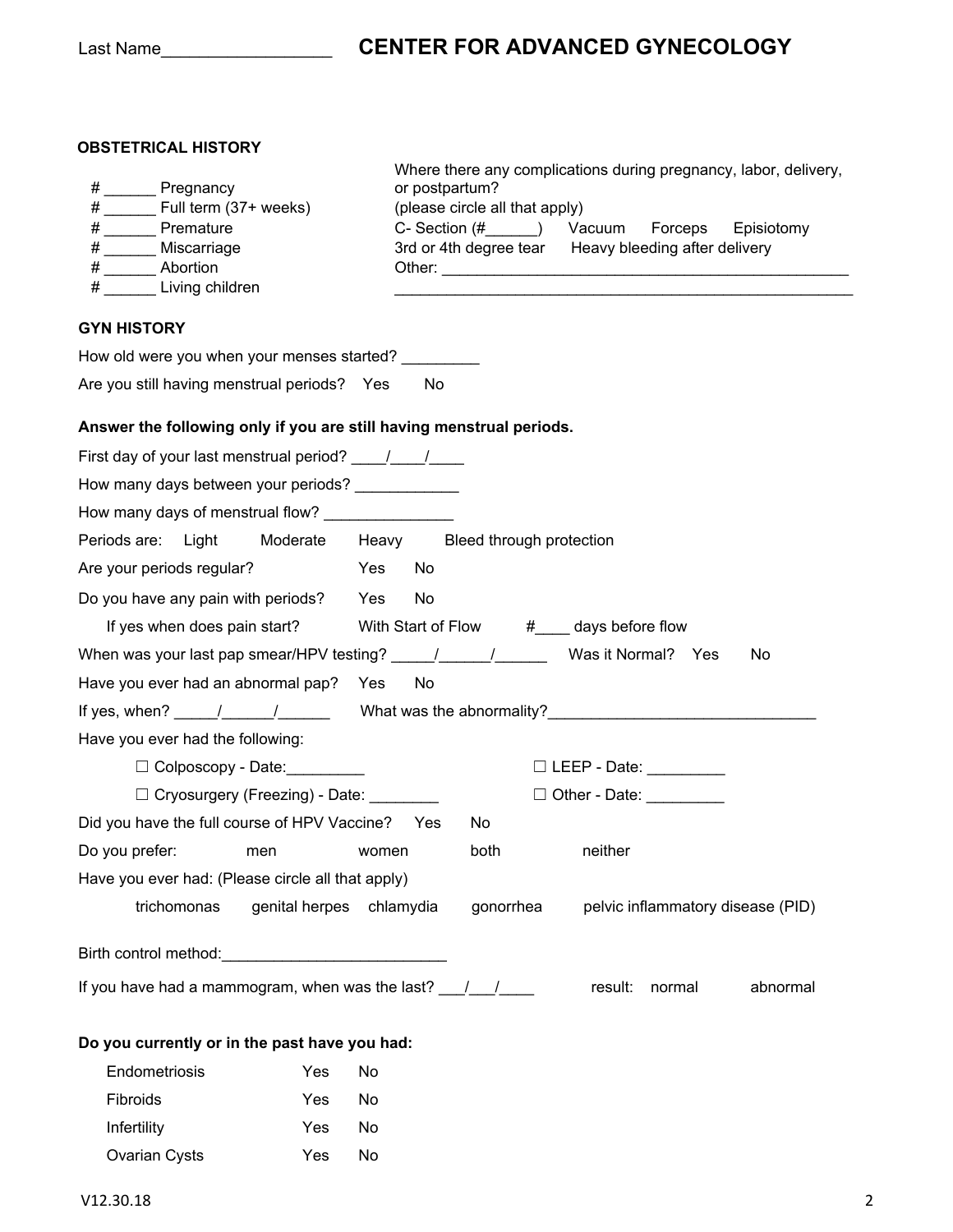## Last Name\_\_\_\_\_\_\_\_\_\_\_\_\_\_\_\_\_\_ **CENTER FOR ADVANCED GYNECOLOGY**

PCOS Yes No

#### **FAMILY HISTORY: Please circle those that apply & list family member (e.g. mother)**

| <b>Breast Cancer</b>                                                                                                                                                                                                           | <b>Diabetes</b>           | <b>Heart Disease</b> |
|--------------------------------------------------------------------------------------------------------------------------------------------------------------------------------------------------------------------------------|---------------------------|----------------------|
| Chronic Pelvic Pain                                                                                                                                                                                                            | Drinking/Drug Problem     | Hypertension         |
| Colon Cancer                                                                                                                                                                                                                   | Embolism                  | Ovarian Cancer       |
| Depression                                                                                                                                                                                                                     | <b>Endometrial Cancer</b> | Pulmonary            |
| Deep Venous Thrombosis (DVT)                                                                                                                                                                                                   | Endometriosis             | <b>Stroke</b>        |
| Other cancer (e.g. prostate) example and the control of the control of the control of the control of the control of the control of the control of the control of the control of the control of the control of the control of t |                           |                      |
|                                                                                                                                                                                                                                |                           |                      |
| I AM ADOPTED                                                                                                                                                                                                                   |                           |                      |

### **HEALTH HABITS**

| Exercise?                                                                | Rarely |                     | 1-2 times weekly                            |        | 3-5 times weekly |   | Daily           |                  |    |  |
|--------------------------------------------------------------------------|--------|---------------------|---------------------------------------------|--------|------------------|---|-----------------|------------------|----|--|
| Caffeine intake (# cups per day, include coffee, tea, soft drinks, etc)? |        |                     |                                             |        |                  | 0 | 1-3             | 4-6              | >6 |  |
| Tobacco use:                                                             | Yes    | No                  | # packs/day: _________ Age started: _______ |        |                  |   |                 | Age quit: $\_\_$ |    |  |
| Alcohol use:                                                             | Yes    | No l                | # drinks per week:                          |        |                  |   |                 |                  |    |  |
| Have you ever received treatment for substance abuse? Yes<br>No.         |        |                     |                                             |        |                  |   |                 |                  |    |  |
| What is your use of recreational drugs? Never used                       |        |                     |                                             |        | Past use         |   | Presently using |                  |    |  |
| Amphetamines                                                             |        | <b>Barbiturates</b> | Cocaine                                     | Heroin | Marijuana        |   | Other           |                  |    |  |

#### **PERSONAL SAFETY**

Has anyone every... hit, kicked, choked, or hurt you physically? Y N

threatened or hurt you? Y N forced you to have sex? (this includes your partner) Y N<br>I, or hurt you physically? Y N Are you ever afraid of your partner? Y N

#### **OPERATIONS / HOSPITALIZATIONS**

Year Procedure or Hospitalization Reason **From and Francisco (Surgeon)**